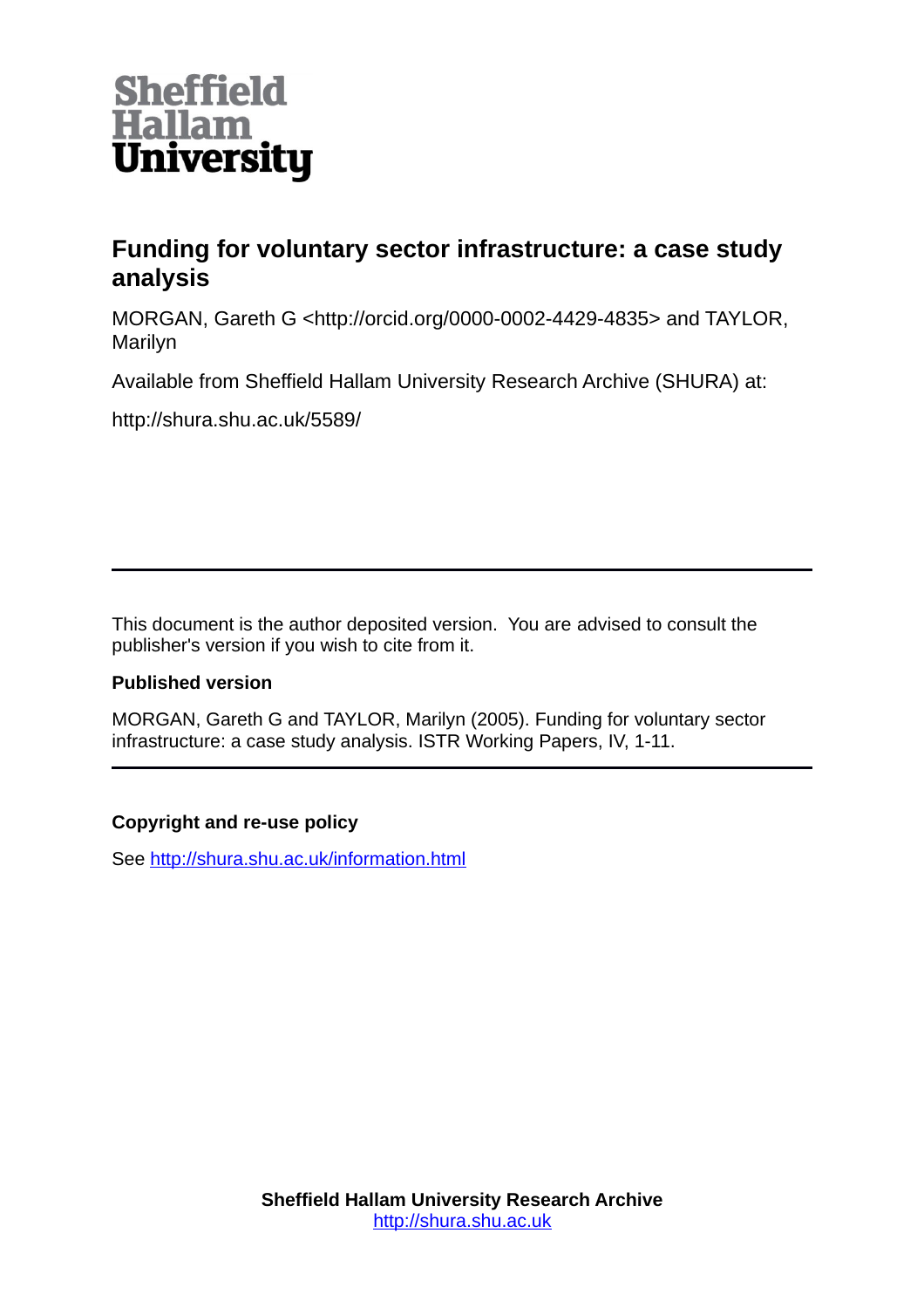# **Funding for Voluntary Sector Infrastructure: A case study analysis**

International Society for Third Sector Research Conference – Toronto, Canada − July 2004

**Gareth G Morgan** (Sheffield Hallam University, UK) & **Marilyn Taylor** (University of the West of England, Bristol, UK)

Incorporating minor changes January 2005 for **ISTR Working Papers Publication**

*Address for correspondence:*  Dr Gareth G Morgan Centre for Voluntary Sector Research Sheffield Hallam University Stoddart Building City Campus Sheffield S1 1WB UK Tel: + 44 114 225 5231 E-mail: gareth.morgan@shu.ac.uk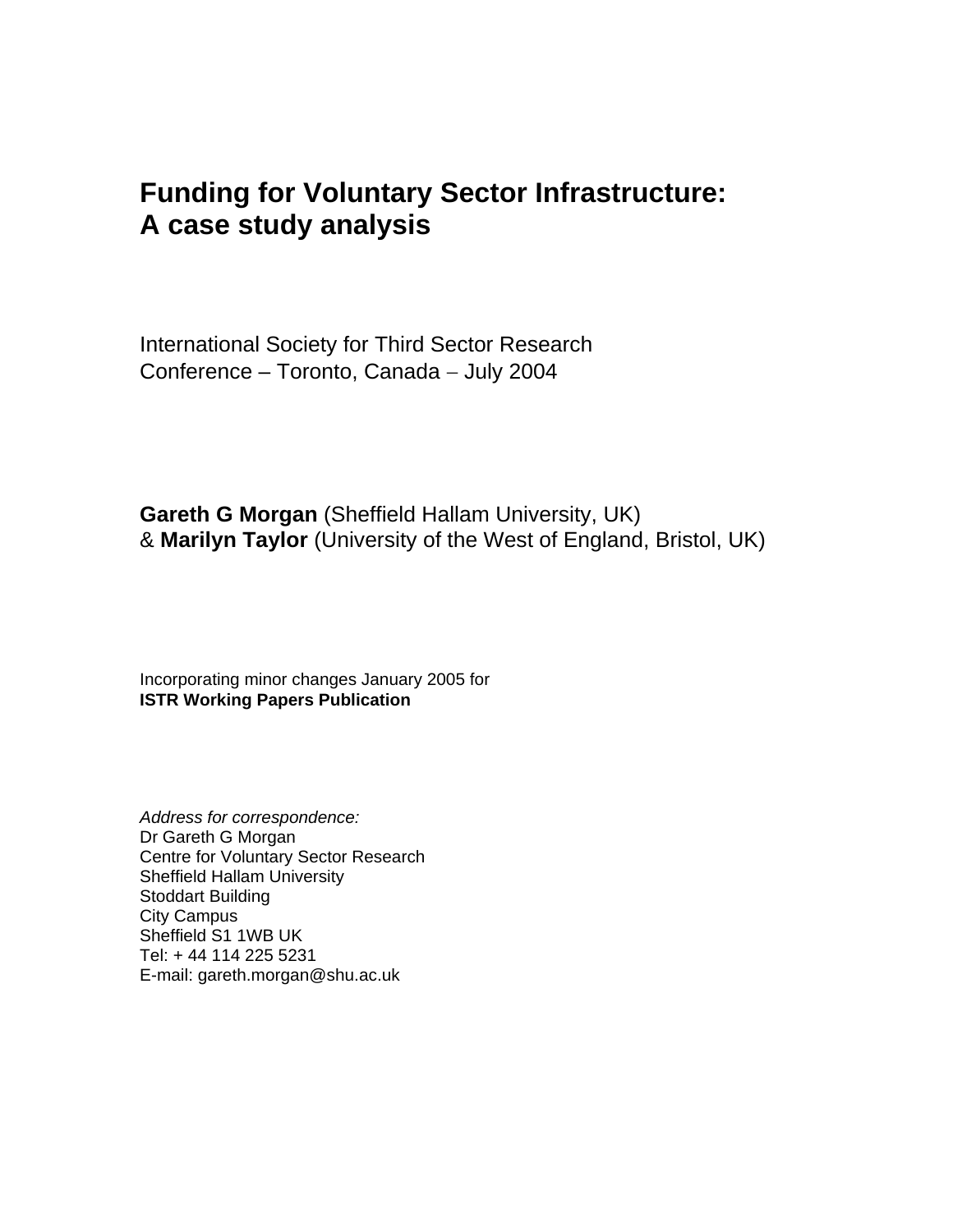# **Funding for Voluntary Sector Infrastructure: A case study analysis Gareth G Morgan & Marilyn Taylor**

#### **SUMMARY**

This paper outlines the policy context for grant-making to voluntary sector infrastructure organisations, and describes a qualitative research programme undertaken in the UK in which a detailed study of 20 such grants were investigated from multiple perspectives in terms of their perceived impact after the projects had finished. The grants were selected on tightly determined stratification criteria, from a large pool of grants for voluntary sector infrastructure work made by the Community Fund (one of the distributors of funds to "good causes" from the UK National Lottery).

Particular emphasis was placed in the study on assessing the impact on other voluntary and community organisations likely to benefit from the support given to infrastructure organisations. The paper concludes that in general terms, grant-making for voluntary sector infrastructure is an effective way of supporting the voluntary and community sector more generally, although there are important lessons both for funders and for grant-recipients to improve the effectiveness of grant-making in this field.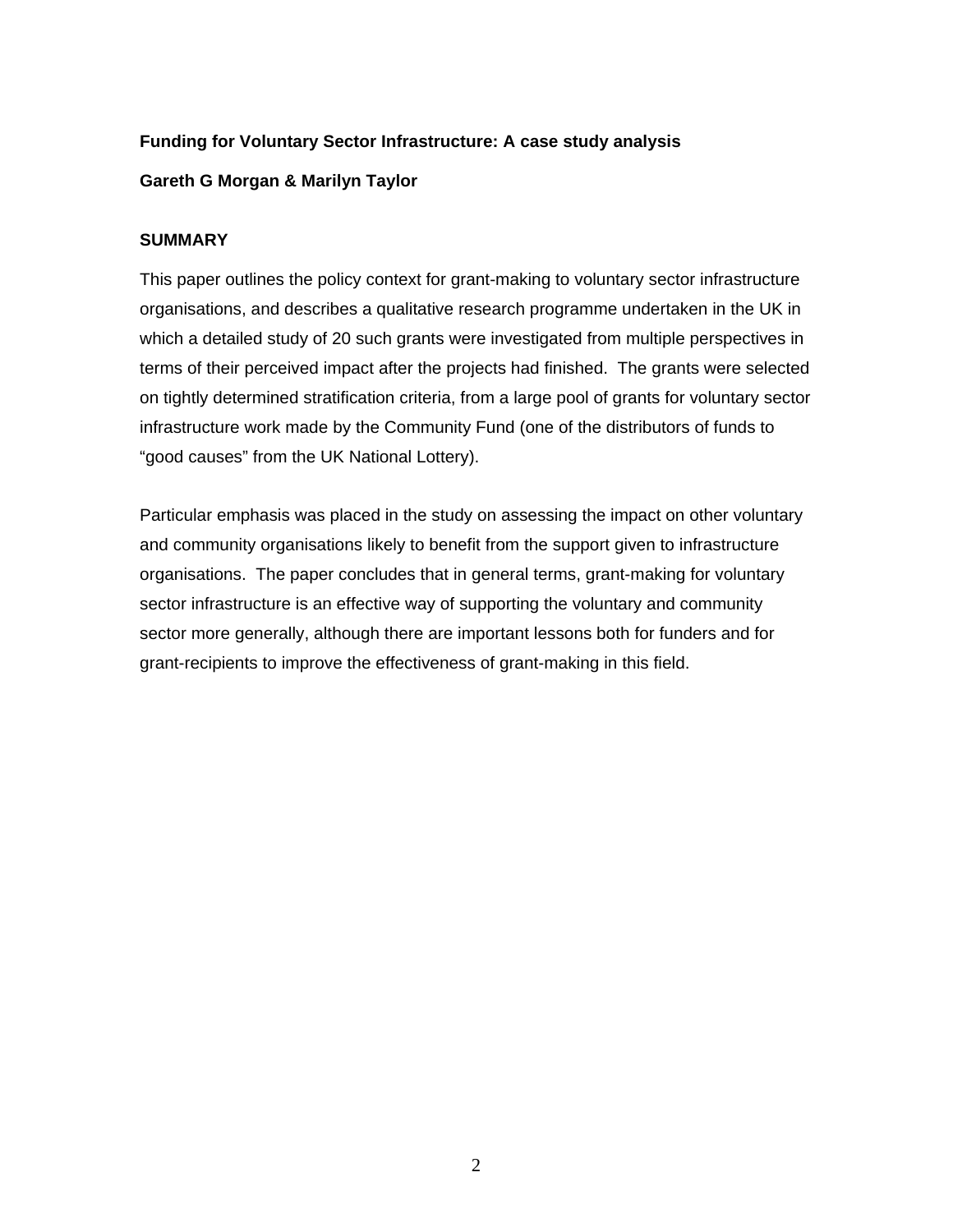#### **1. INTRODUCTION**

In recent years, the United Kingdom has seen a massive debate on the role of voluntary sector infrastructure organisations (VSIOs) – that is, voluntary organisations whose principal function is concerned with providing support to *other* voluntary organisations – rather than in direct service provision to the ultimate beneficiaries of voluntary action. Such support may be by means of help and advice, by provision of services, or by representing the voluntary and community sector in the policy making process (Taylor & Warburton 2003). Similar debates have been identified in other countries: e.g. in Australia where the term "peak bodies" is preferred to "VSIOs" (Melville 2003). In the United States there have been extensive calls for grant-making foundations to recognise the significant of funding work with infrastructure organisations (Gibson & McCambridge 2004).

The debate in the UK has focused on the issues of how voluntary sector infrastructure should be organised (national, regional, local, specialist/general) and, in particular, on how VSIOs should be funded. Two major reports by the UK Government (Home Office 2003) and by the National Council for Voluntary Organisations (NCVO 2003) are the latest contribution to this debate. The UK Home Office is in the process of formulating a strategy for voluntary sector infrastructure, which may well lead to the Government investing substantial sums in particular kinds of infrastructure support. The UK Treasury also has a major interest in how far voluntary organisations can provide public services, and recognises that VSIOs have to role to play in equipping voluntary organisations for service delivery roles (HM Treasury 2002).

But the fundamental question, in considering effectiveness of any model for the provision of voluntary sector infrastructure is: to what extent does funding for VSIOs deliver tangible benefits, and, in particular, are those benefits actually experienced by the bottom level voluntary and community organisations that are entitled to look to VSIOs for support?

Although the current policy debate in the UK is focussing on state support for VSIO roles, it is helpful to address the funding issues from the standpoint of non-statutory funders seeking to provide some measure of additionality in voluntary sector infrastructure.

#### **2. CONTEXT: THE ROLE OF VSIOs**

The research did not take a prescriptive view in relation to the definition of a VSIO, and the case studies included organisations with a wide range of aims and objectives. The research team defined a VSIO as:

"A voluntary organisation whose work is mainly concerned with supporting and/or representing other voluntary organisations, or is concerned with the development of the voluntary sector in general, or a specific part of it."

VSIOs can be national, regional, or local. They can be further classified as generalpurpose VSIOs, for example Councils for Voluntary Service which support a very wide range of organisations in a particular locality, and special-purpose VSIOs, which are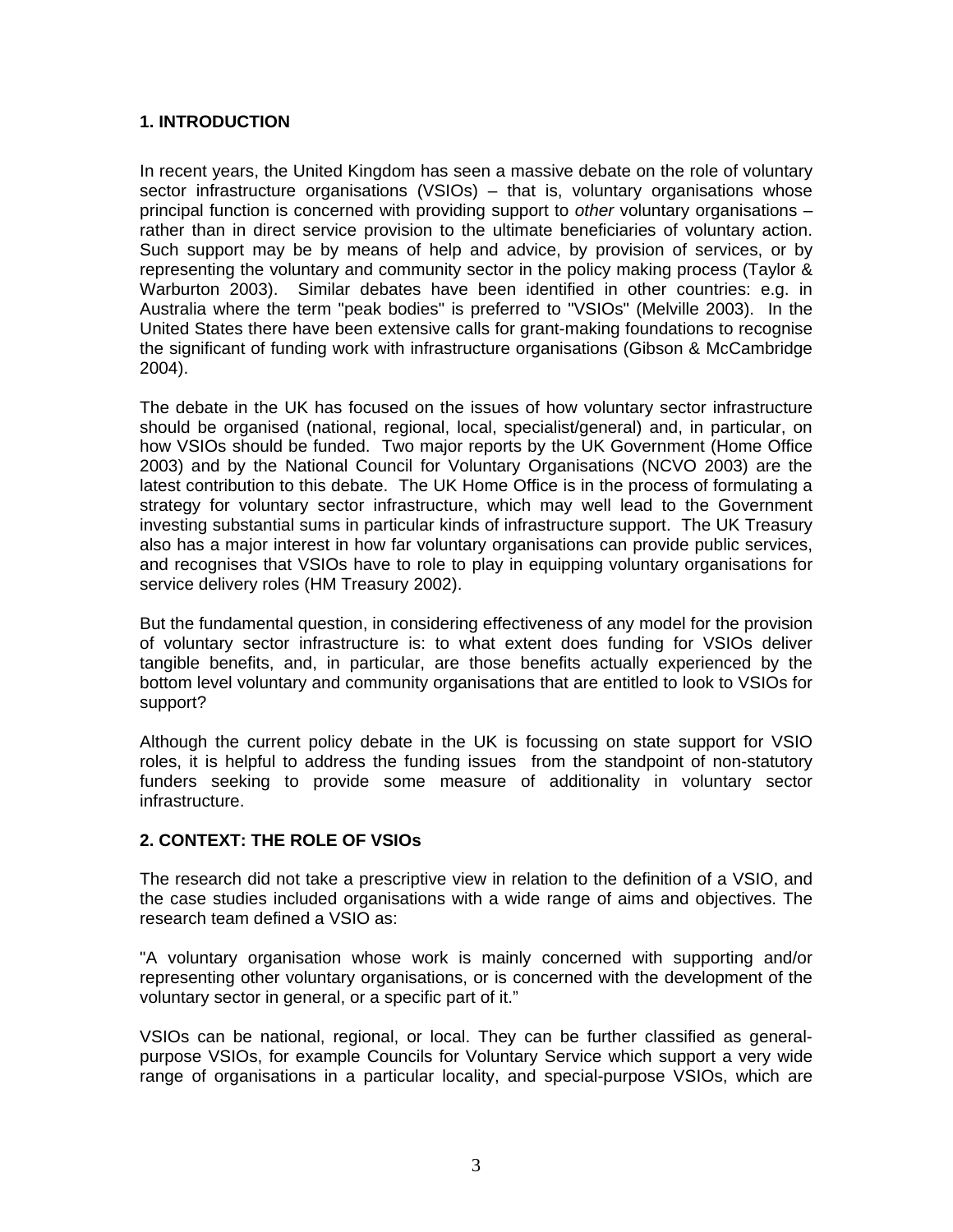often national parent charities supporting a specific kind of service undertaken by independent local voluntary organisations.

In general terms the operational definition of a VSIO conformed to that adopted by the NCVO (2002) in assuming that infrastructure organisations might have the following roles in relation to the voluntary and community sector:

- providing a voice
- development
- promoting best practice and giving advice
- interface with other agencies
- co-ordination and networking

and, secondly, that in order to fulfil these roles VSIOs tend to perform one or more of the following functions:

- support/capacity building
- networking/events
- advice/information
- policy
- research
- services
- training
- campaigning/advocacy.

## **3. METHODOLOGY – THE COMMUNITY FUND PROGRAMME**

In the years 1997-2001, the Community Fund (one of the bodies responsible for distributing the proceeds of the UK National Lottery) identified "voluntary sector infrastructure" and "support of volunteering" as key areas for grant-making (Community Fund 2002). In that period the Community Fund made hundreds of grants to VSIOs for specific projects, the amounts ranging from a few thousand pounds to several hundred thousand pounds.

A team from Sheffield Hallam University and the University of Brighton was commissioned by the Community Fund to undertake a year long study looking at the impact of these grants. The research team comprised the authors of this paper together with a colleague from each of the two institutions, giving a team of four, all of whom conducted selected case studies as described below.

The study sits within the theme of impact assessment evaluations which are widely used for analysis of grant making to voluntary organisations (e.g. Lloyds TSB Foundation for England & Wales 2001). However, it sought to take a distinctive approached based on (a) rigorous sampling criteria from a large pool of grants, and (b) a detailed qualitative assessment of individual grants, using multiple data sources, to the extent that each VSIO receiving a grant was the subject of a small-scale ethnographic study. The study also sought to examine the impact on organisations supported by the VSIOs: it was not simply looking at the VSIOs themselves.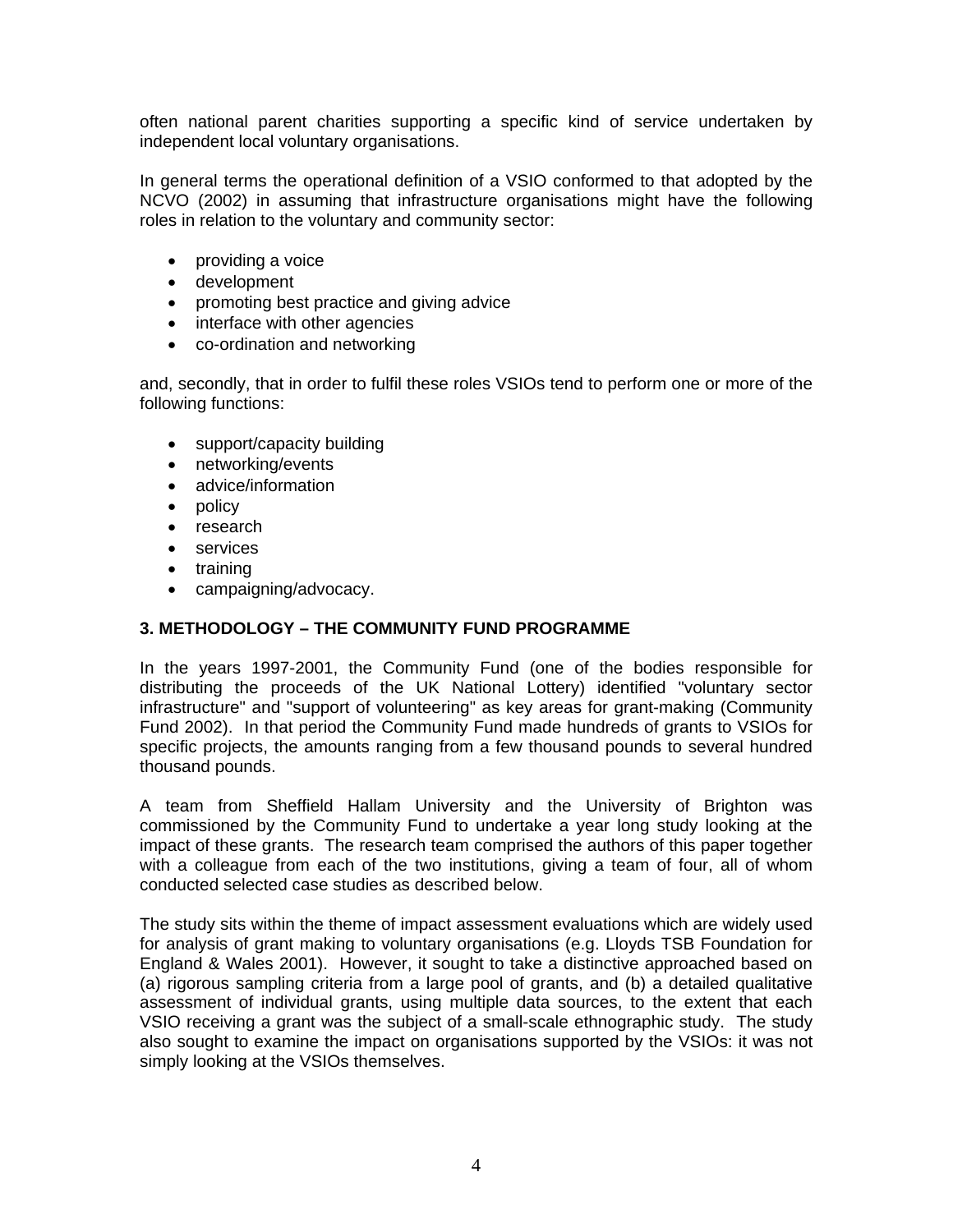Although the study was commissioned by the Community Fund, care was taken to select completed projects (so that there would be no question of participants feeling that future grant instalments would be affected by their answers), and a confidentiality agreement was established so that only the research section of the Community Fund would know which organisations were being approached, with no details being communicated to the Community Fund's grant-making teams. The final report (Northmore et al 2003) took care to avoid identifying individual organisations which has participated.

#### 3.1 *Selection of Study Sample*

Starting from the population of the entire list of relevant Community Fund grants to VSIOs in the period concerned, the research team identified a stratified sample of 20 grants, which were selected for detailed qualitative investigation.

The stratified sample first allocated all the grants to regions, and included examples of local or regional projects in eight of the twelve UK regions (the nine regions of England, plus Scotland, Wales, Northern Ireland), plus some England-wide and some UK-wide projects.

The stratification then took account of factors such as urban/rural, national/local, large and small projects, general purpose VSIOs and VSIOs working in specific fields (e.g. health), predominantly white-led and predominantly BME-led organisations, and revenue-based and capital-based grants, seeking to balance these both within regions and between the regions. Where there was a range of projects meeting all the criteria, the final selection was random.

From an initial list, 20 first choice organisations were contacted and invited to take part, with a further 20 allocated to reserve lists within each category to be approached if necessary. Only three organisations declined to take part initially, although subsequent practical problems in other cases (e.g. changes of staff) led the team to use a further four cases from the reserve list.

The sample included VSIOs concerned with the following activities/areas:

- health and social care
- Black and minority ethnic communities
- rural issues
- volunteering
- general voluntary sector support
- housing/regeneration
- education/training

The VSIOs varied in size, from small organisations with one or two paid staff, to large organisations with substantial staff numbers and operating country or region-wide networks. Similarly, the grants which these organisations received varied greatly, from just over £27,000 to over £500,000.

The grants were all for specific "projects" – the Community Fund's principle at the time being to fund projects rather than organisations; in terms of UK charity accounting requirements (Charity Commission 2000; Morgan 2002) they therefore needed to be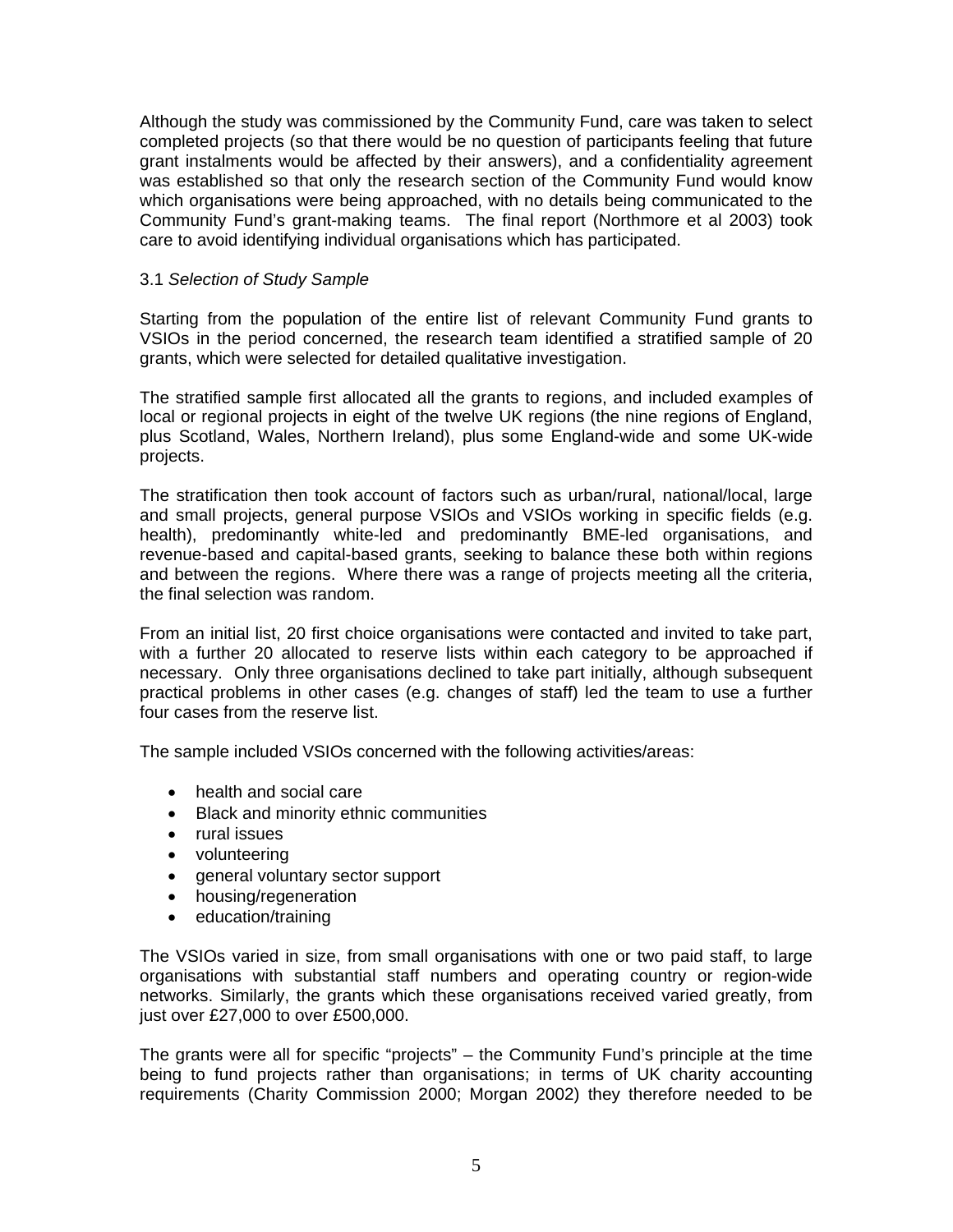accounted for as "restricted funds" in the VSIO's accounts under the principles of fund accounting. However, two of the projects were start-up grants for new organisations, and so were, in effect, unrestricted grants to the organisation as a whole.

For the majority of the organisations, the Community Fund was the 'first choice' of grant maker for the particular project concerned. In most cases, the Community Fund had provided the vast majority of the funding for the project, although for a few of the larger projects, there were substantial other funders in addition to the Community Fund.

#### 3.2 *Data Collection*

For each of the case study VSIOs, arrangements were made for one of researchers to visit the organisation, with the visit generally spread over two days. In all but three cases the research team visited the premises of the organisation which had received the grant. (In two of these cases, the interviews were conducted by telephone. In the final case, an organisation which had agreed to take part was unable at a very late stage to offer anyone for interview and this case was therefore studied purely from written sources.)

During each visit, the researcher conducted a series of semi-structured interviews with a range of different stakeholders in the organisation, and – importantly – including interviews with representatives of the beneficiary organisations supported by the VSIO. A common semi-structured interview schedule was used by all four researchers. The interviews with the VSIO itself generally included:

- the Chief Officer
- a Trustee (Board member)
- an individual involved in preparation of the bid
- an individual involved in implementing the activity or resource for which funding was sought.

In addition, for each case study, arrangements were made to contact representatives of a range of voluntary and community organisations which the VSIO sought to support through the project (referred to as "beneficiary organisations"). Different methods were used for this: in some cases a group of representatives of beneficiary organisations were brought together at the VSIO for a focus group, in other cases, a range of such representatives were contacted for telephone interviews, and in a few cases, face to face interviews were arranged with a small number of individual beneficiary organisations.

The research team was dependent on the VSIO itself to facilitate this contact (so it was possible for the VSIO to put forward representatives whose views were favourable – they tended to put forward those who had made good user of a service). But it became clear at an early stage that there was little point in talking to individuals from beneficiary organisations who had little knowledge or awareness of the project being studied. In any case many of the projects were seeking to offer reasonably intense support to a limited number of beneficiary organisations, rather than spreading support very thinly to a huge number. However, the interviews with the beneficiaries were all undertaken without anyone present from the VSIO itself, and with a measure of probing within the semistructured format, good data was obtained, including critical comments in a number of cases.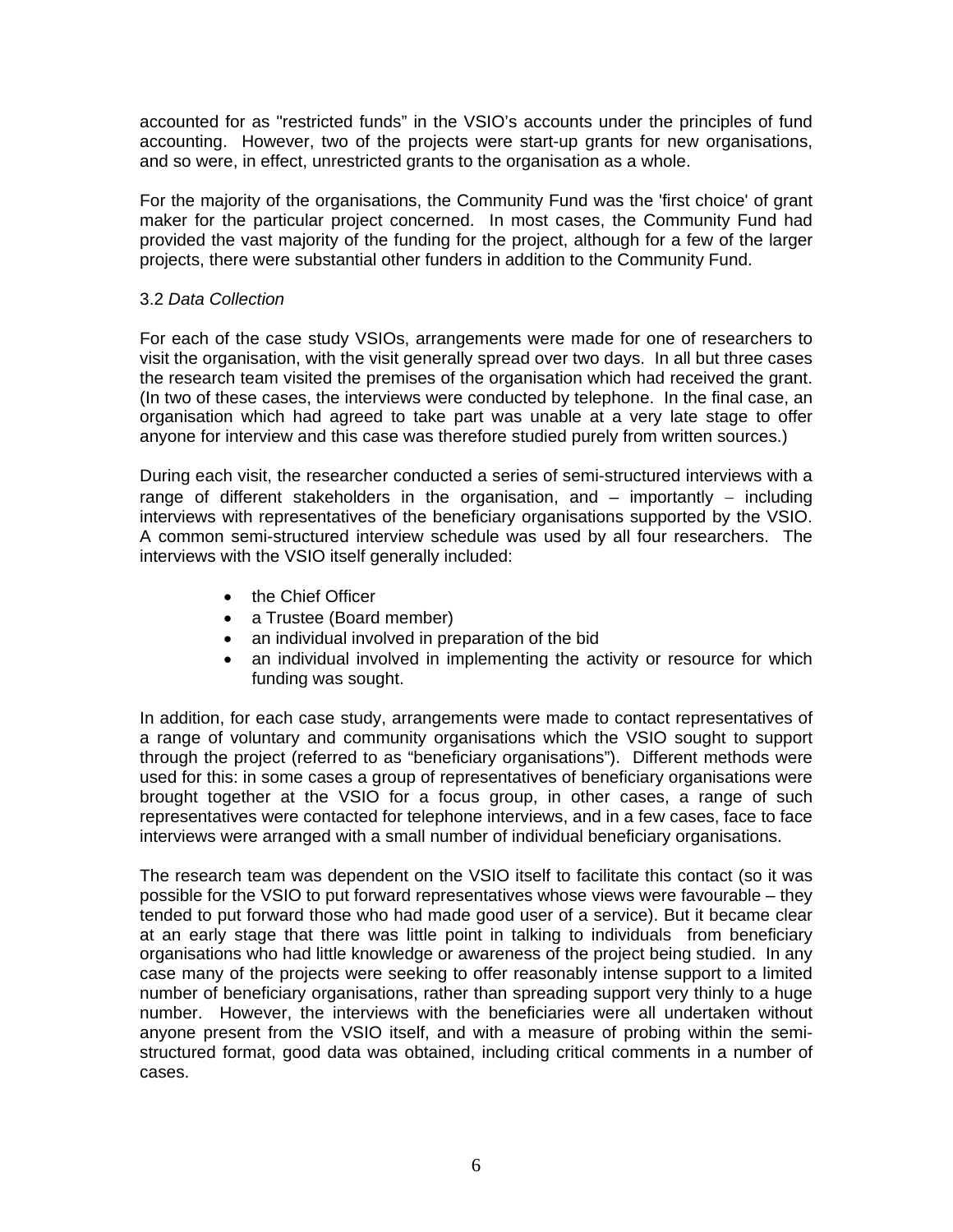Documentary and observational research was also undertaken with each case study organisation by studying in particular: the organisation's Annual Report and Accounts (which was requested in every case) and any specific reports or materials which the VSIO indicated had been produced by the project (in some cases these were substantial). All of the organisations were big enough to have premises, and the visit (in 17 of the 20 cases) enabled extensive observation of the physical environment and external aspects of organisational culture.

The studies were limited to some extent by the time interval between the original bid and the present study: in only a few cases was it possible to speak to the prime instigator of the bid, and because the study was looking at completed projects, the key project implementer's post had finished and the person concerned had moved on (though several such individuals still agreed to speak to the researchers). Several organisations had had a change of chief executive at some point in the process, and in the beneficiary organisations (which tended to be smaller, more fluid groups) there were many changes of personnel. This is a problem of all retrospective studies. However, the importance of the study was to examine the final and longer term impact of the projects and if by the time of this study there was little awareness of what a project had achieved, that in itself was a valuable finding. In any case, the use of documentary and other sources provided additional research data to supplement the personal knowledge of interviewees.

#### 3.3 *Data Analysis*

These data from each case study collected by the researchers were all reviewed in the light of information held by the Community Fund in their own files regarding the original grant application and its assessment.

Analysis of the data took an inductive approach, with themes and categories emerging from the data. Initially, two specific grants were investigated, one by each sub-team. Preliminary analysis of these case studies was used to develop tentative themes. Each case study was then written up using a pro-forma based on the interview schedule and the results of the preliminary analysis. Case studies were shared with all members of the research team as they were completed. A content analysis of these reports (supplemented, where appropriate, by further references to the original sources) was then the principle method used to extract the overall findings of the study.

The research team met towards the end of the fieldwork phase to discuss the themes which had emerged from the final content analysis of the fieldwork. From this, agreement was reached on the overall themes which would form the basis of this analysis. The team then grouped categories under those themes. This formed the basis of the final report.

#### **4. FINDINGS: KEY THEMES**

The findings (which are reported more fully in Northmore et al 2003) yielded a rich collection of data on the effectiveness of VSIOs and their use of project funding. The insights from the various interviews and other data sources were assessed primarily in relation to the question: "*What makes a good VSIO grant?".* 

From this, the following issues emerged.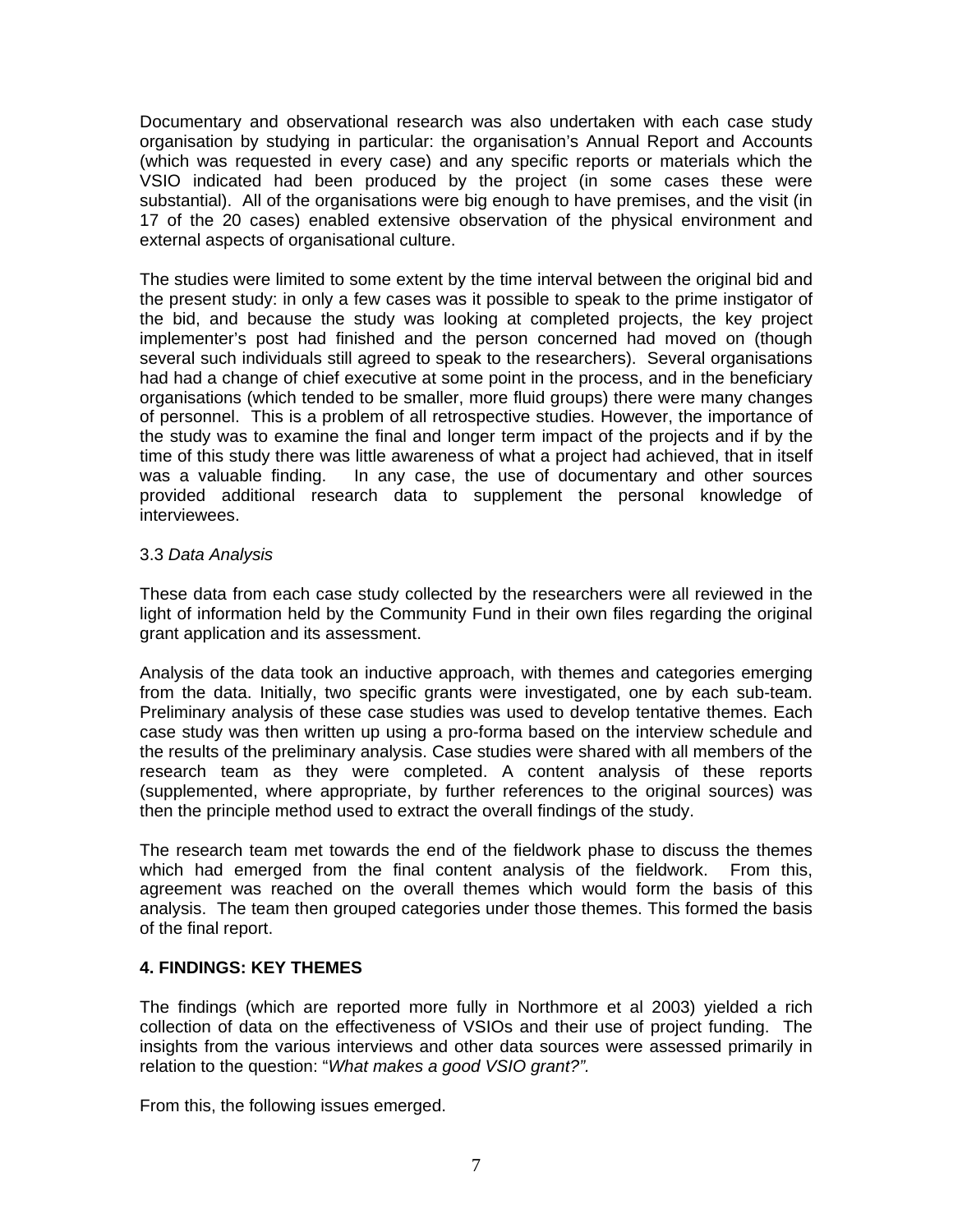#### 4.1 *Key factors for success*

The key factors which VSIOs identified as important to the success of these grants fell into two groups: those relating to the Community Fund as a funder and those relating to the project or grant recipient. Factors relating to the funder which were perceived to promote success were:

- grants could be for 100% of project costs with no 'match' funding requirement:
- an application process that was comprehensive and challenging but where criteria were clear;
- a willingness on the part of the Fund to take risks in awarding grants, for example where the need was not fully proven;
- monitoring that was 'light touch';
- flexibility in dealing with changing circumstances and needs in relation to projects;
- a sympathetic understanding of the problems that could arise in the life of a grant.

Factors relating to the projects themselves which emerged as contributing to success included:

- the importance of key individuals as 'champions' for projects, especially at trustee level;
- a commitment to working with marginalised groups;
- an awareness of and ability to capitalise on wider developments or trends within the sector – where this was the case a project could typically achieve much greater impact than was otherwise the case (although it was very hard to predict such situations at the time of grant application).

#### 4.2 *Factors inhibiting success*

Problems that VSIOs identified which they felt inhibited their success in relation to the funder included:

- limited face to face contact with Community Fund staff;
- lack of continuity due to turnover of grants officers;
- monitoring arrangements that were too focused on easily measurable targets and financial monitoring.

Other key factors inhibiting success in relation to the projects and grant recipients included:

- the absence of formal evaluation procedures;
- the lack of a planned exit strategy (which frequently meant that project did not finish "cleanly" or did not accomplish all of its goals – for example due to a key member of staff leaving early, knowing that the funding for his/her post was on fixed term);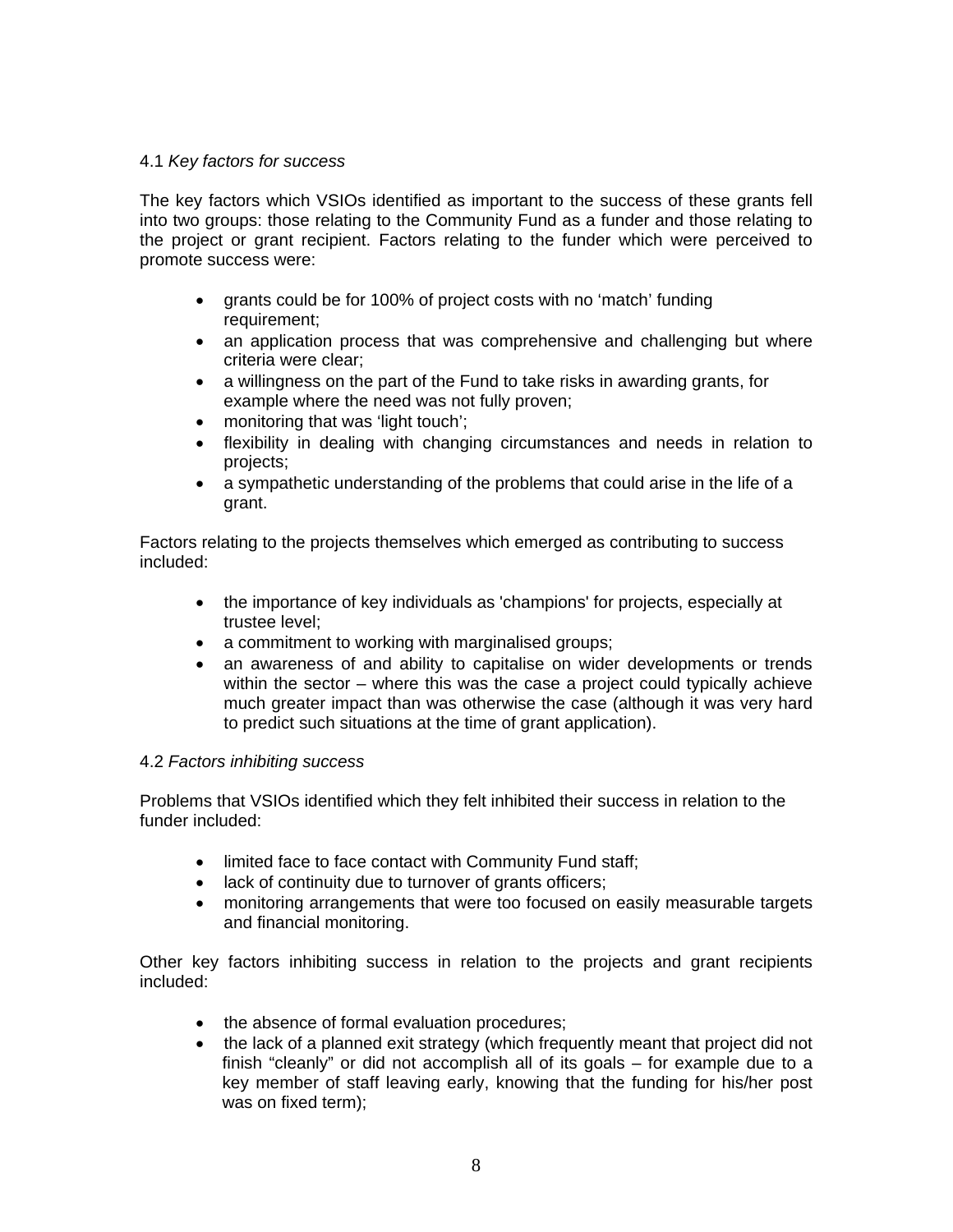- poor financial management in terms of managing restricted funds (this is essential in order to ensure that the grant is spent on the purposes intended and that overhead costs were properly allocated: however a number of the VSIOs had no proper system of fund accounting, leaving it purely to their accountants at year end – or even where some kind of fund accounting was used, grant recipients had frequently failed to consider the full overheads of undertaking specific project work);
- insufficient linkage between the project and the rest of the VSIO's work (typically projects created to attract funding, but which had limited relationship to the core work of the VSIO concerned).

#### **5. ANALYSIS**

The research highlights some of the dilemmas involved with grants in this field. There is a difficult balance to be struck between the sometimes contradictory needs of VSIOs and the wider voluntary sector looking to VSIOs for support.

Moreover, flexibility, where needs and circumstances can change over the life of a grant, has to be balanced by evaluation procedures that focus more rigorously on outcomes. Risk-taking by the funder has to be balanced by the need to ensure sustainability. An appropriately 'light touch' approach to monitoring has to be balanced by the need for funder support in developing a business-planning approach and effective exit strategies.

However, two themes emerged particularly strongly which are of general relevance to funders seeking to support the development of voluntary sector infrastructure. The first was the need to tailor expectations to the particular circumstances of the voluntary sector in a particular locality or field of interest. Funders need to be aware that, where infrastructure is poorly developed, it will take time for leaders and key players within that field/locality to develop the skills and confidence that is required to make the best use of the training, information, workshops and other development opportunities that VSIOs can offer. Often this means working intensively with individuals before services offered to groups will be taken up. Secondly, while there was a need for VSIOs to take a more systematic approach to evaluation, it was also clear that measuring the added value that an infrastructure organisation can offer is not a straightforward exercise.

Many of the issues in funding VSIOs are common to all kinds of grant making to voluntary organisations in terms of assessing the capacity of the organisation to deliver a project they are proposing which, at the time of the application, exists only as an idea. Given that these were mostly grants for a three year period, during which almost all organisations would experience some changes of staff and/or trustees and it is important to consider how an organisation would deal with this – but such issues are not necessarily different for VSIO grants as compared to other grants.

However, it vital that all grants in this field consider the impact on beneficiary organisations. Although all the VSIOs supported this principle, it was not always obvious throughout: for example, where a VSIO has been awarded grants for improvements to its own premises, it was not always easy for them to explain in what way this had enabled them to provide improved services on beneficiary organisations. The impact on beneficiary organisations was especially hard to assess in relation to those projects primarily concerned with the strategic or representational role of the VSIO, rather than those directly providing some kind of service to beneficiaries. But in some cases the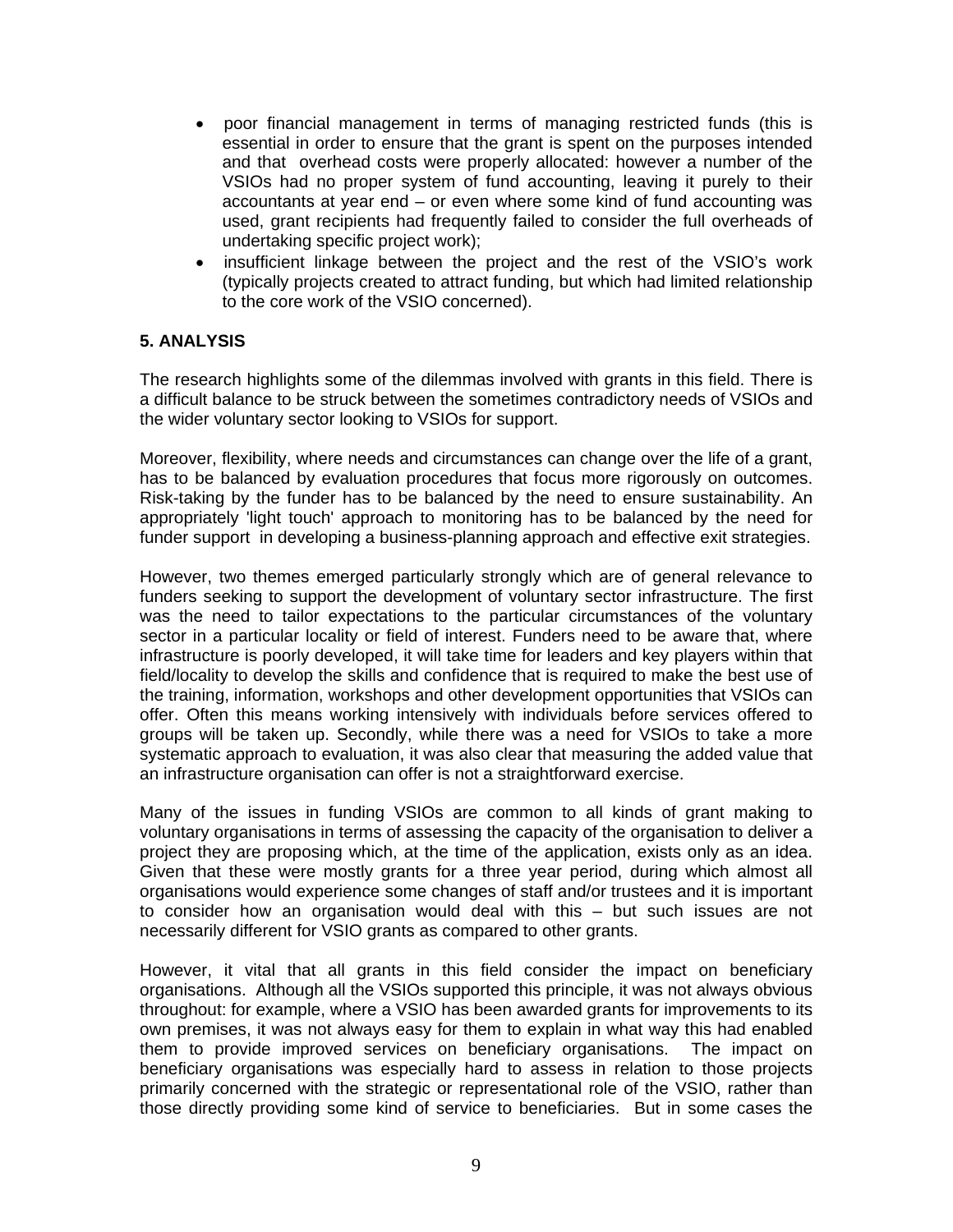strategic projects were delivering benefits in terms of a great recognition for the voluntary sector more generally in a particular community or region, which would clearly have very significant long term benefits for individual voluntary organisations, even though it might be hard for them to see such results in terms of the outcome of a particular project.

## **6. CONCLUSIONS**

In summary, the principal conclusions of the study in terms of the broad impact of VSIO grants were:

- that support to VSIOs is almost always an effective way of supporting voluntary organisations more generally;
- support to VSIOs is frequently effective in levering in substantial further funding for the third sector (in some cases by as much as a factor of ten);
- funding for specific projects raises a number of practical issues in terms of identifying the activities and outcomes (and there is a wide disparity in the understanding and application of fund-accounting principles);
- as with other voluntary sector work, the relationship between trustees and those responsible for service delivery is a key factor in project effectiveness (cf Harris & Rochester 1996);
- funding for voluntary sector infrastructure can be achieved either through general purpose VSIOs or special purpose VSIOs working with particular types of organisations – both types of grants can be effective, but the specialist VSIOs supporting a number of organisations doing similar work can sometimes be particularly effective in terms of impact on beneficiary organisations, although the general purpose VSIOs are generally better placed to undertake strategic and representational work on behalf of the voluntary sector;
- in most cases, the ultimate beneficiary organisations value the support provided to the VSIOs and do *not* in general feel it would be better to miss out the VSIO and support them directly – there was a wide recognition of the unique services that VSIOs provide.

## **ACKNOWLEDGEMENTS**

The authors wish to thank the Community Fund for supporting the fieldwork described in this study. They also wish to acknowledge the support of their colleagues Simon Northmore and Sarah Pearson in the fieldwork and analysis. However, they wish to stress that all opinions in this paper are the authors' own and do not represent the view of the Community Fund.

## **REFERENCES**

Charity Commission, 2000. *Statement of Recommended Practice on Accounting and Reporting by Charities* (Charity Commission: London).

Community Fund (2002), *Strategic Plan 02-07* (Community Fund: London).